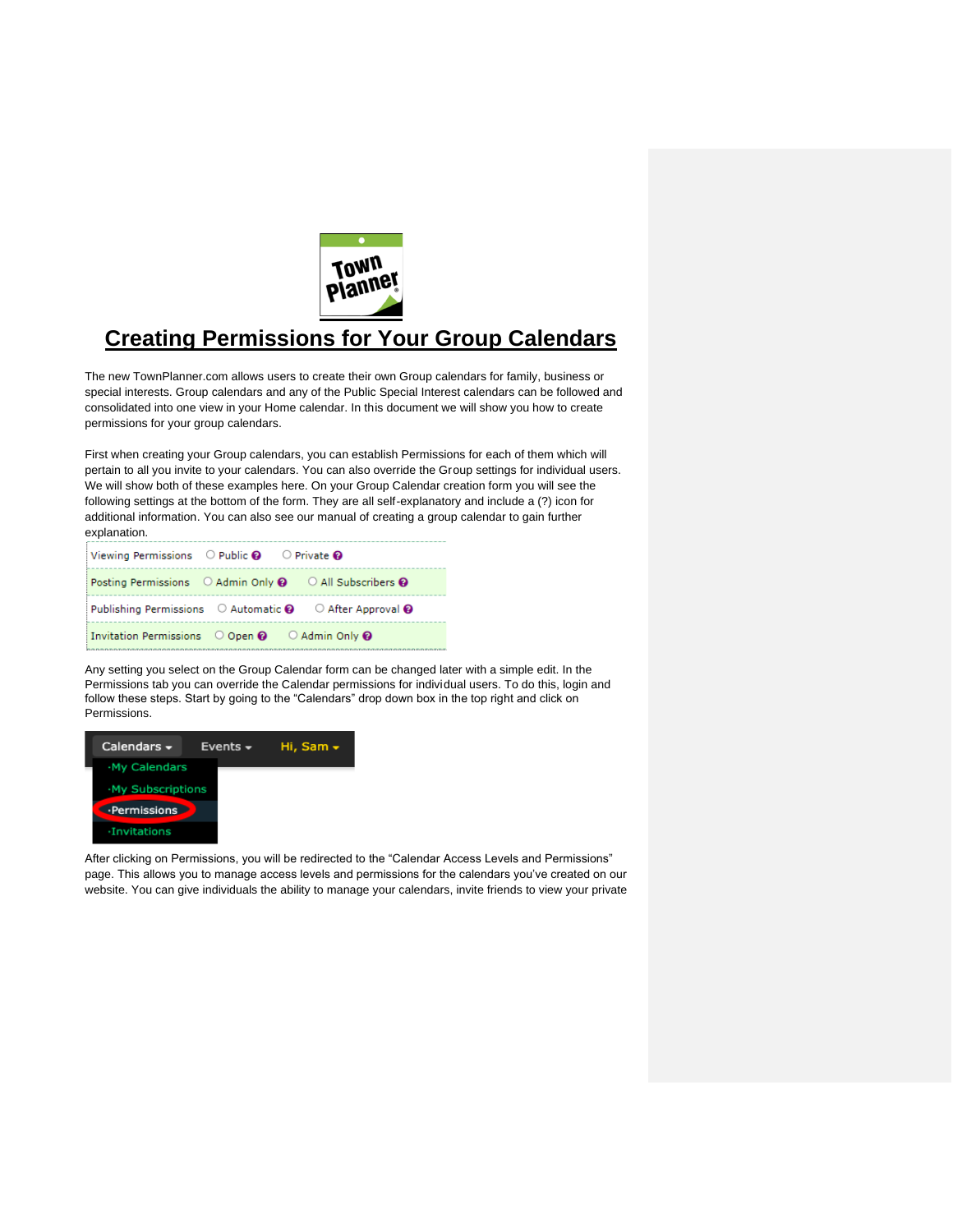calendars, post events, grant user access and view events. Click add user to grant access.

#### **Town 7 Planner**

Calendars  $\sim$ Events  $\sim$ Hi, Sam -

**Calendar Access Levels and Permissions** 

This screen lets you manage access levels and permissions for the calendars you've created on our website.<br>You can give trusted people the ability to manage your calendars, invite friends to view your private calendars,



You haven't assigned any permissions yet.

Once you click "add a user" you will be able to give individuals the ability and access to the Permissions you select for the calendars you select. There will be a form titled "Assign User ID and Permissions. First

type in the selected person's email address. Next indicate which calendars you want to assign permissions to. You will be able to give an individual multiple permissions to a single calendar but you will only be able to select one calendar at a time. You will be able to set up the same or different permissions for the other calendars afterward.

Assign User ID and Permissions

#### samadden@student.ys

Please indicate which calendars you want to assign permissions to. If you want to give this user different permissions to different calendars,<br>choose one calendar now. You'll be able to set up permissions for the other cal

Sam's Military Group Calendar

Below that are the set permissions available. Please click on the icon for additional info on each permission.

Please indicate which nermissions this user will have

 $\Box$  view events  $\odot$   $\Box$  invite users  $\odot$   $\Box$  post events  $\odot$   $\Box$  manage events  $\odot$   $\Box$  grant user access  $\odot$   $\Box$  manage calendar  $\odot$ 

## Save Permissions Reset Form Close Form

Once you have entered the selected information click "Save Permissions". After you click Save, an email will be sent to the person that you have granted permissions to. The email will inform them of the permissions that they have been granted, along with the calendar(s) that they have been granted access to. If you wish to re-enter information or start over please click "Reset Form". If you want to back out and go back click "Close Form". If you selected Save Permissions you will be redirected to the "Calendar Access Levels and Permissions" page. Here you will be able to add users and see the users that have been granted permissions. You can always edit and delete that form if you want to make any changes in the future.

### **Calendar Access Levels and Permissions**

This screen lets you manage access levels and permissions for the calendars you've created on our website. You can give trusted people the ability to manage your calendars, invite friends to view your private calendars, and more.



| <b>Tools</b> | <b>Member</b>                                 | ≜ Calendar | $\triangle$ Permissions |  |                                                     |  |              |
|--------------|-----------------------------------------------|------------|-------------------------|--|-----------------------------------------------------|--|--------------|
| <b>KT</b>    | samadden@student.ysu.edu Sam's Military Group | Calendar   | manage calendar         |  | view events post events manage events invite others |  | grant access |

**Commented [1]:** Not sure what this means so did not

edit